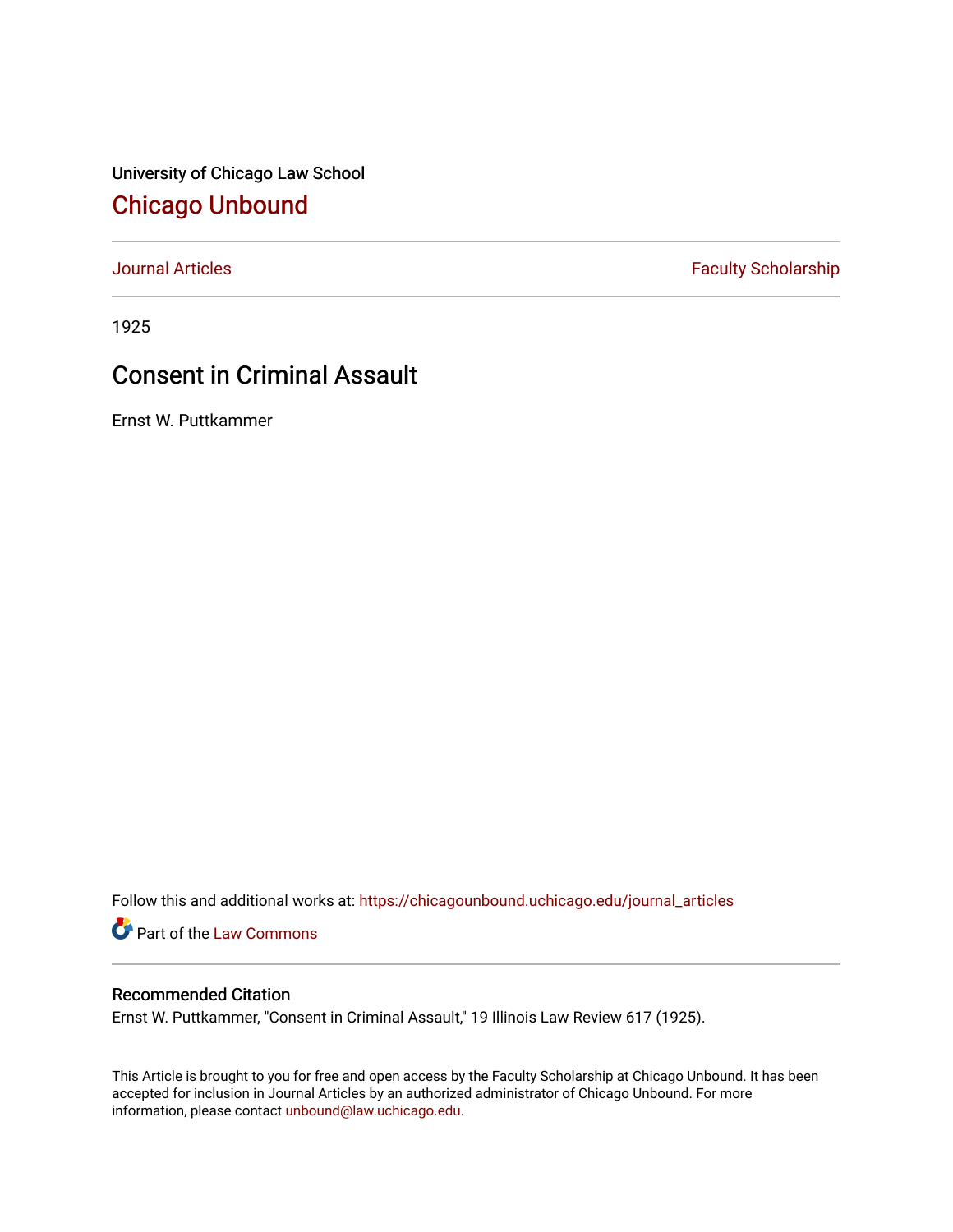# **ILLINOIS** LAW REVIE

Volume XIX **APRIL, 1925** Number 8

### CONSENT IN CRIMINAL ASSAULT

By **ERNST** WILFRED **PUTTrKAMMER'**

Criminal assault, like rape, is a crime in which the consent of the prosecutor will remove the criminality of the act.<sup>2</sup> It therefore becomes necessary to examine what classes of facts will constitute such consent. In the present article the scope of the search will be still further narrowed, as force or duress, as affecting an otherwise valid consent will not be taken up. The sole point here to be considered is as to how far the defendant's assertion that the prosecutor "consented" may be overthrown by showing that the prosecutor's failure to make objection was due to ignorance of some fact or to mistake or to unconsciousness, etc. The question then is, what is the minimum amount of correct information which the victim must have in order to enable the defendant successfully to assert that his act was understandingly allowed? In the following pages the attempt will be made to ascertain the boundary line below which the victim's understanding of the true situation is so restricted, either by ignorance or by erroneous beliefs, that he cannot be said legally to understand what the defendant is about to do to him, and above which, on the other hand, he does have just enough correct information as to defendant's plans so that significance can be attached to his failure to object. The statement that there was or was not a valid

**<sup>1.</sup>** [Professor of Law at the University of Chicago. This article consists of the application to criminal assault cases of the same analysis applied to rape cases, in an article, "Consent in Rape," printed in the February issue

of this REvmw.] 2. It is, of course, true that the act involved may be so harmful to the individual concerned, or may be so likely to lead to a breach of the peace that despite the consent of the alleged victim it will remain a crime. This, how-ever, is not because the consent is defective or incomplete. It is because the crime is committed regardless of consent, hence its presence and its constituent elements are immaterial and need not be discussed. It is a presup-position of the present discussion that the act done is such a one in its intensity, surrounding circumstances, etc., as might be validly consented to.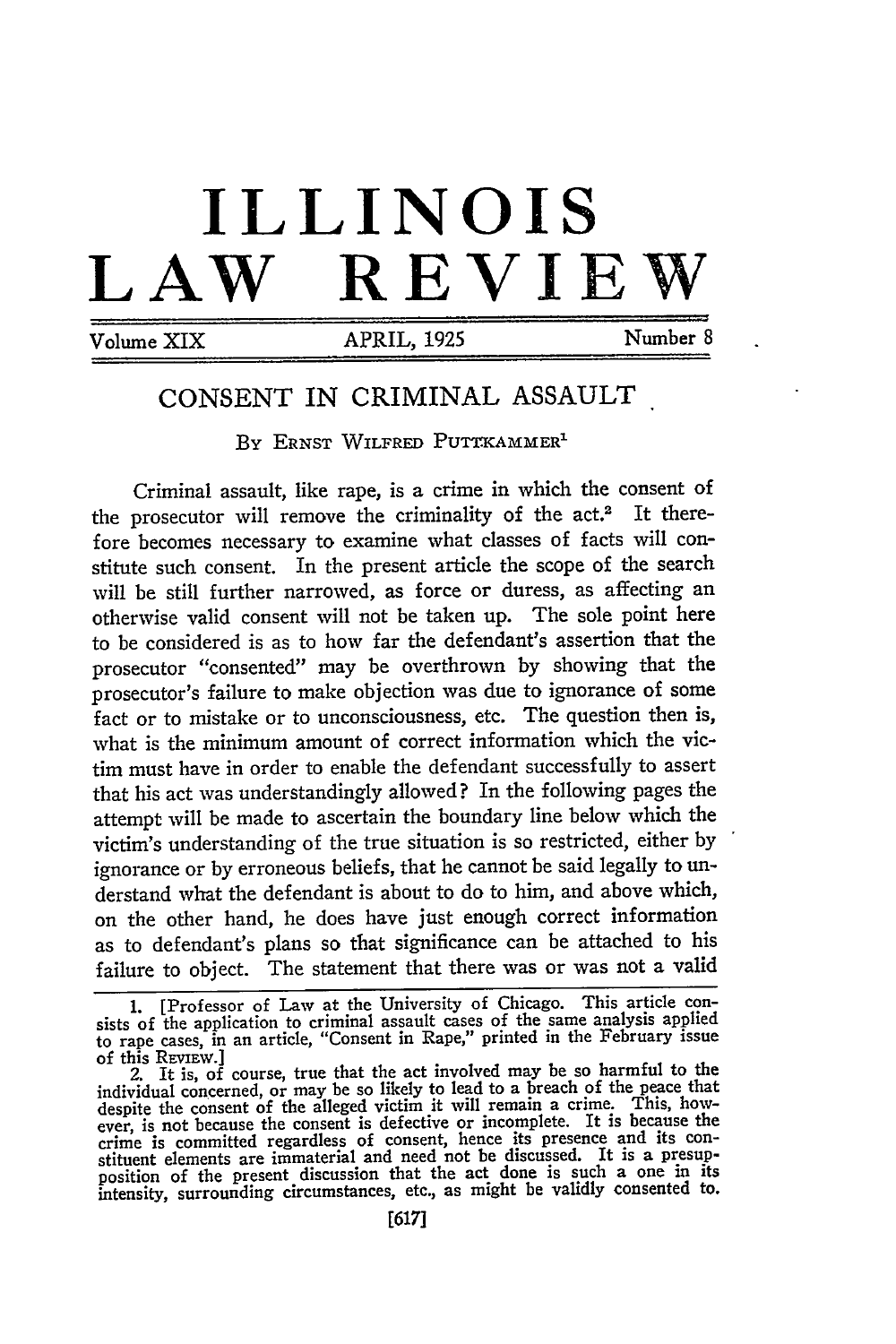consent is, then, merely the conclusion that the victim's understanding did or did not rise to this minimum necessary.3

In determining what this necessary minimum of knowledge shall be legal logic has been only one of several factors. Other factors are at least as important. That this is true will be made apparent by looking at several other crimes in which also consent is a defense. Thus the amount of abhorrence felt for the crime in question would insensibly exert a powerful influence. Similarly with the severity of the punishment. So, for instance, in larceny it is obvious that the excessive mass of refinements involved concerning the taking of possession was a direct reflection of the excessively severe penalties imposed by contemporary law, on acts which were already felt not to deserve such a measure of punishment. The particular circumstances surrounding each crime would therefore be of great, and even of paramount, importance in defining the point which the knowledge of the victim must reach to enable him to give valid consent, and one kind of crime supplies little or no information concerning the solution of the same question in another kind. In fact, if the limits of minimum knowledge for two separate offenses were definable in precisely the same way, it would be nothing short of a remarkable coincidence. Doubtless there might be such a coincidence, but it would be so unlikely as to be practically negligible. Perhaps the point will be best brought out by a homely instance. A. and B. are adjoining house-owners and each decides to paint his house. The houses differ in size, they also differ in the time which has elapsed since the previous painting. A. and B. have different views regarding the number of coats necessary. They employ different painters to do the work. No one would, contend that what was exactly 'sufficient paint' for A. would therefore also be 'sufficient paint' for B. So, too, as to knowledge by the victim, regarding the crime alleged to have been committed on him. What may be sufficient knowledge to exculpate the defendant in a case involving capital punishment may **by** no means be sufficient in another act involving a slighter punishment. Ordinarily this has been clear enough to courts and writers. There has been no tendency, for instance, in a rape case to use precedents discussing consent in a kidnapping case. Nor have kidnapping cases been decided by refer-

<sup>3.</sup> Much of the preliminary discussion applicable to this analysis in general and regardless of whether the crime charged is criminal assault or some other will be found in the previous article already referred to and will omitted here.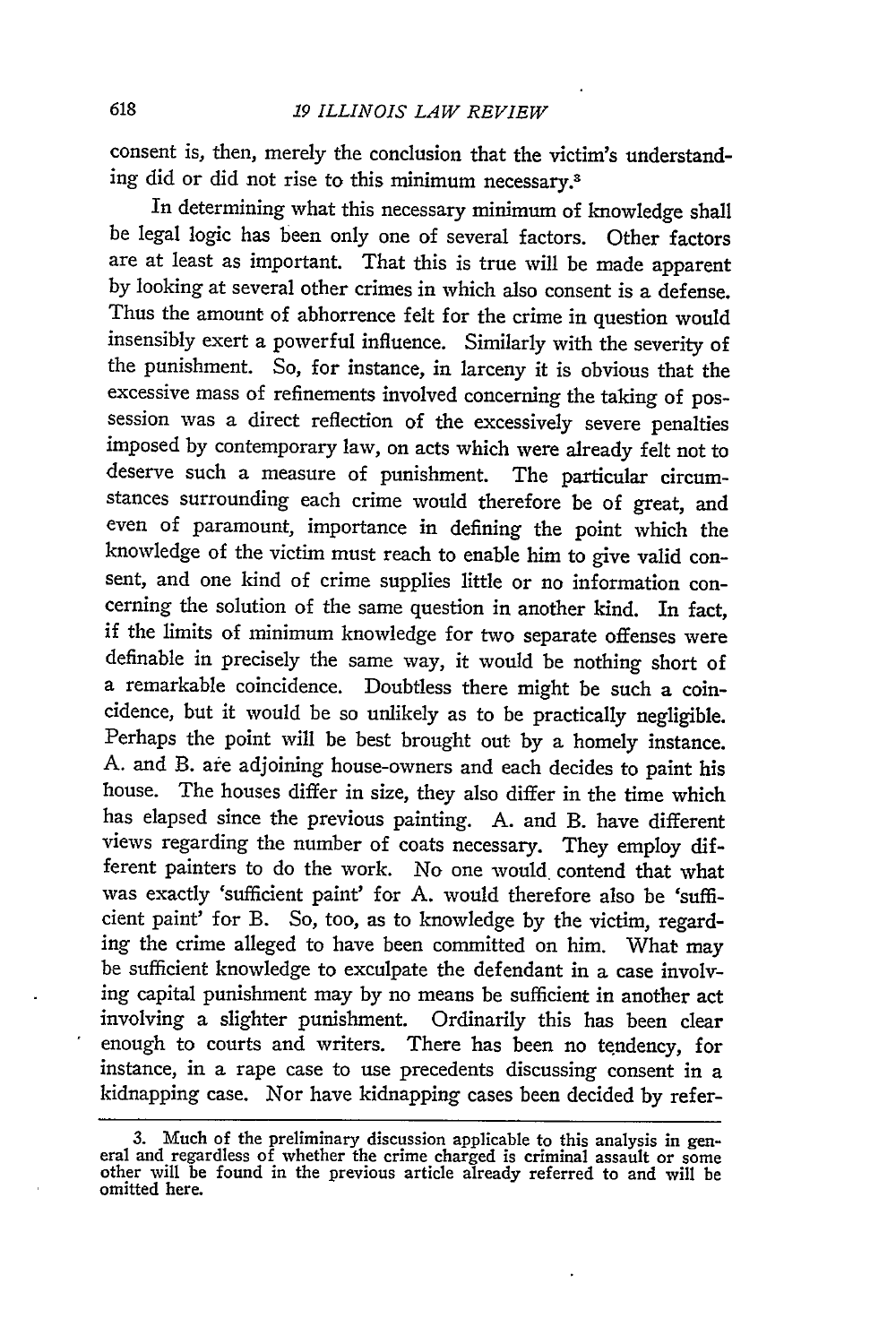ence to rape cases.<sup>4</sup> Although in both the discussion is as to what constitutes 'consent,' it is clearly seen by these courts that this one word covers concepts which have no bearing on each other and no relation to each other, just as the meaning of the word 'act' and the definition given it in homicide have no bearing on the meaning and definition of 'act' in, let us say, forgery or automobile speeding.5

Accordingly, when the charge is assault, the minimum knowledge needed to validate the defense can only be ascertained by an examination of the assault cases and the principles lying back of them. Although the label 'consent' is the same here and in rape, only confusion will result from the assumption that therefore the content of the label is also the same. Yet there has been a particularly determined effort to show that what was consent in rape must also be consent in assault. With equal logic it might be held that what constituted the 'overt act' in rape must also determine what constitutes the 'overt act' in assault. If identity of descriptive word requires identity of substance in one case, it requires it in another also, and the two crimes would at once coalesce. But, if 'act' and 'guilty intent' mean one thing for one crime and another thing for another, then 'consent,' too, may be, and is, a variable term, the significance of which depends on the crime under discussion. Nor is this any the less true because many (if not most) of the assaults raising questions of consent involve situations similar to those in rape cases. Rather the surface similarity of the problems should make one more keenly alive to the risk of improperly combining and confusing inferences and conclusions that belong to one of the two crimes only. The two most important cases in which just such a confusion took place are *Reg. v. Dee6* and *Reg.* v. *Clarence.7* So in

5. Instances will readily occur to the learned reader further illustrating<br>how completely different concepts may be enclosed in one word. 'A sound mind' means one thing in judging contractual capacity, another in testamentary<br>capacity, yet another in criminal capacity. 'Acceptance' has three distinct meanings in the law of sales. 'Delivery' as used by the conveyancers will hardly throw light on delivery questions arising from the Statute of Frauds, etc. •

6. (1884 Ir. Cr. Cas. Res.) 15 Cox C. C. 579.

7. (1888 Cr. Cas. Res.) L. R. 22 Q. B. Div. **23.**

<sup>4.</sup> Cases involving consent secured by fraud, in a charge of kidnapping, and whose discussion of the significance of such fraud illustrates effectively their complete indifference to rules laid down for a like investigation in a rape charge, are: *Hadden v. People* (1862) 25 *N.* Y. 373; *Beyer v. People* (1881) 86 N. Y. 369 (in this case it was held that where the defendant had persuaded the prosecutrix to come to a certain house in the belief that she was to get employment as maid in a respectable family, but where the house actually was a brothel, he had taken her there "against her will") ; *People v. De Leon* (1888) *109* N. Y. 226, 16 N. E. 46; *Moody v. People* (1858) 20 Ill. **319;** *Reg. v. Hopkins* (1842 **N.** P.) Carr. & M. 254.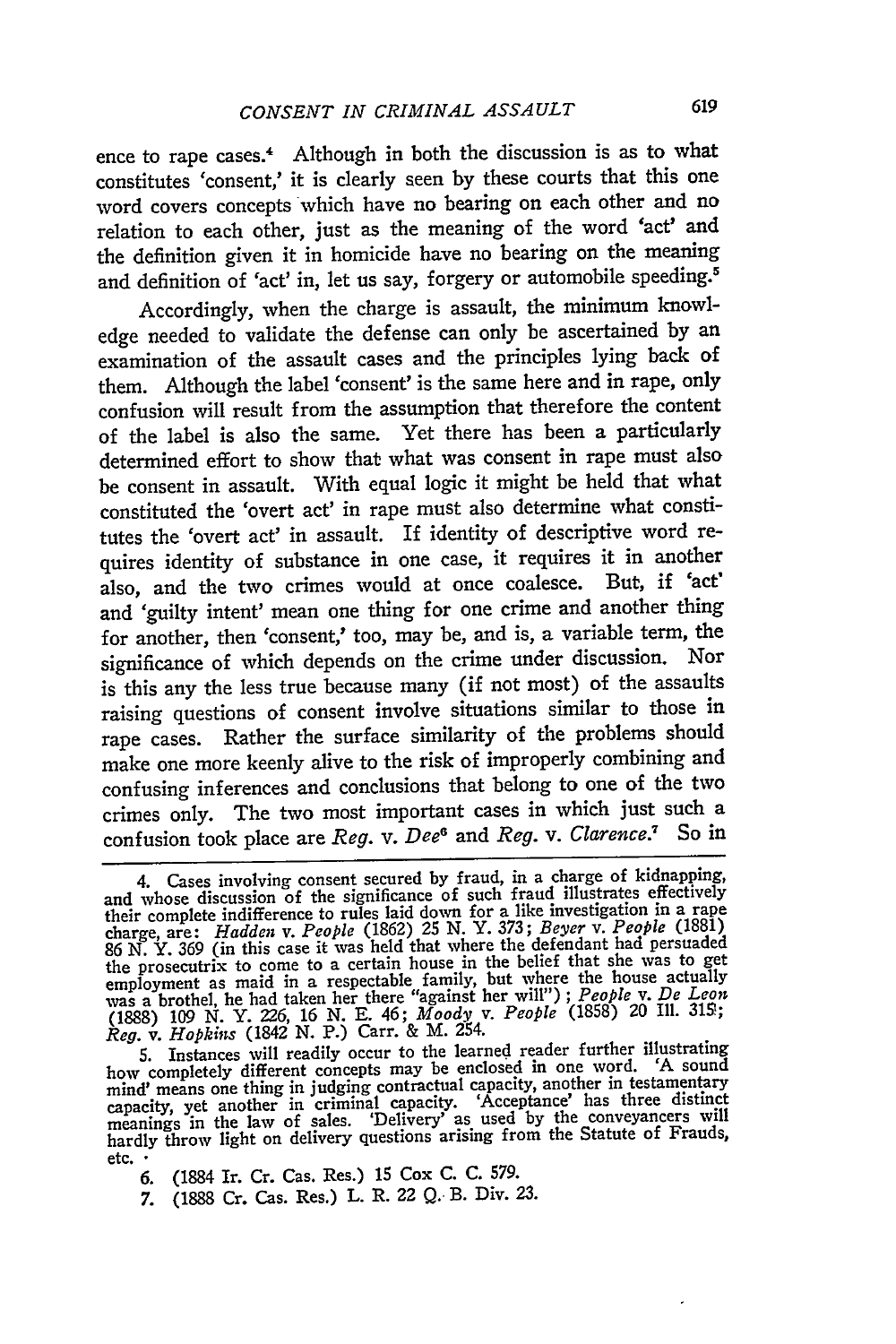#### *oU 19 ILLINOIS LAW REVIEW*

the former case May, C. J., says (at p. 586): "If the consent of the woman prevented the crime being rape, it would seem that it would also prevent it being an assault, which consent excludes.<sup>"The no</sup>vel also prevent it being an assault, which consent excludes."<sup>The</sup> Now it may very well be that in any particular situation there would be valid consent whether it be looked at from the rape angle or the assault one. We are not yet considering the boundary line of consent in assault. The point here is the fallacy of May's assumption that a given decision in one necessarily involves a like decision in the other, or indeed, that it has any bearing whatsoever on the other.8 In *Reg. v. Clarence* the defendant was charged in one of several counts with an assault on his wife "occasioning bodily harm," an offense created by a statute then in effect. Therefore in passing on this count it was necessary to determine whether the facts showed an assault or not. It appeared that the defendant, being infected with a venereal disease, had intercourse with his wife, who was not aware of his condition and would not have permitted his act had she been aware of it. By his act he infected her, which was the alleged assault. The case was argued before thirteen of the judges of the Queen's Bench Division, and has since been uniformly regarded as of great authority. By a vote of nine to four it was decided that the convictions could not be sustained. Of the majority group the most powerful opinion is that of Wills, **J.,** who commences by showing that this was not rape and therefrom infers that it was necessarily also not assault.9 The other majority opinions treat the present problem in only a cursory way.

On the other hand, a number of English cases have found no difficulty at all in deciding that different conclusions may be reached

<sup>7</sup>a. Italics are the present writer's.

<sup>7</sup>a. Italics are the present writer's.<br>
8. Palles, C. B., in the same case attempts to create a paradox by saying<br>
(p. 590) that a contrary holding would mean that "there may be a consent to<br>
carnal connection (which invol

<sup>9.</sup> Space will not permit a detailed discussion of Wills's argument. In saying, however, that "There is just as much and just as little consent to one part of the transaction as to the rest of it," he is going on the same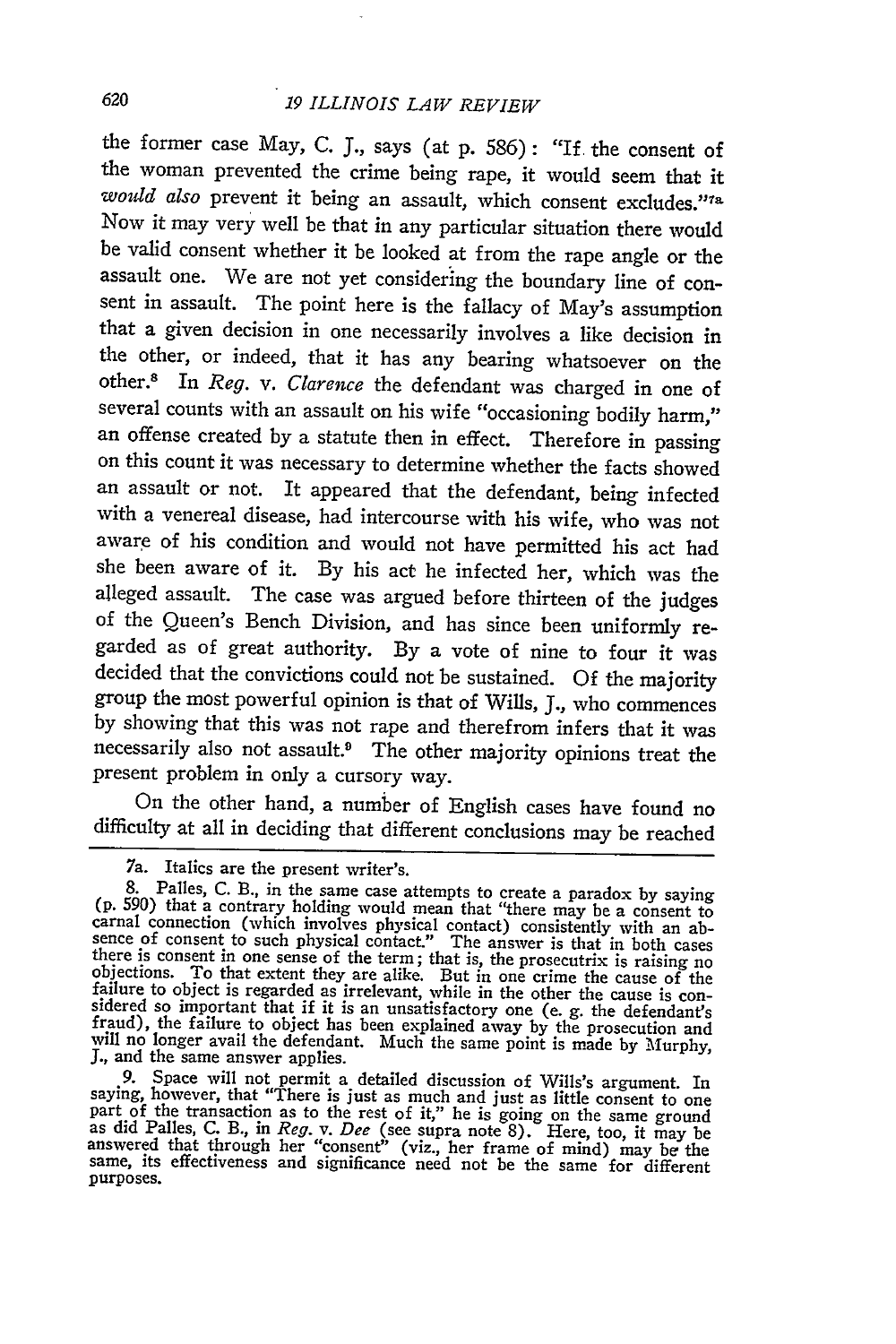in the two crimes.10 Thus in *Reg. v. Saunders,"'* a rape case, Gurney, B., informed the jury that "the evidence in this case does not establish the charge contained in this indictment as the crime was not committed against the will of the prosecutrix, as she consented, believing it to be her husband; but if you think that that was the case, and that it was a fraud upon her, and that there was no consent as to this person, you must find the prisoner guilty of an assault." Again in *Reg. v. Williams*,<sup>12</sup> there being such consent as put an end to the rape charge, Alderson, B., directed that the case proceed as to the assault. So, too, in *Reg. v. Bennett,'"* where the charge was indecent assault. These three cases were all prior to *Reg. v. Clarence,* but they are directly supported **by** a case subsequent to it, *Reg. v. O'Shay,14* where it was said that though it was no rape yet, "If the prisoner **by** pretending to be a doctor, induced the prosecutrix to let him go as far as he did because she thought he was a doctor, the jury may find him guilty of indecent assault."

Accordingly, since the circumstances giving rise to or destroying consent in assault may differ from those so operating in rape, it becomes necessary to examine the question anew for the former crime, without assumptions carried over from the latter.<sup>14a</sup> The first, and simplest, case is where the prosecutor was unconscious (from sleep, intoxication, drugs, illness, or any other cause) when the blow was struck, or was so weak or diseased mentally as to have no knowledge at all that a blow impended.<sup>15</sup> No authorities *will* be needed for the proposition that this unconsciousness does not

**10.** There seems to be very little American authority, but see *Nichols v. State* **(1883) 72** Ga. **191.**

**11. (1838 N.** P.) **8** Carr. **&** P. **265.**

12. **(1838 N.** P.) **8** Carr. **&** P. **286.**

**13. (1866 N.** P.) 4 Fos. **&** Fin. **1105.** Here the prisoner **had** infected his niece with venereal disease, under circumstances which, according to Willes, **J.,** made it impossible to establish rape. Despite her consent to connection, "if she did not consent to the aggravated circumstances, i. e., to connection with a diseased man, and a fraud was committed on her, the prisoner's act would be an assault by reason of such fraud. An assault is within the rule that fraud vitiates consent **. . .** and the prisoner would be guilty of indecent assault."

14. **(1898 N.** P.) **19 Cox C. C. 76.**

14a. No discussion will be attempted (nor would it be pertinent) on what<br>constitutes an overt act sufficient to amount to a battery. It will be assumed<br>that the act is sufficient, leaving only the question of consent for d

15. Loose statements may be found saying that in such a case the defendant is "committing a fraud" on the injured person, and that "his act" is an assault **by** reason of such fraud." (See *Reg. v. Bennett,* supra note **13.) Of** course, this is a complete misuse of the word fraud. Fraud connotes thought (though mistaken) **by** the defrauded person. It has nothing to do with a complete absence of thought on his part.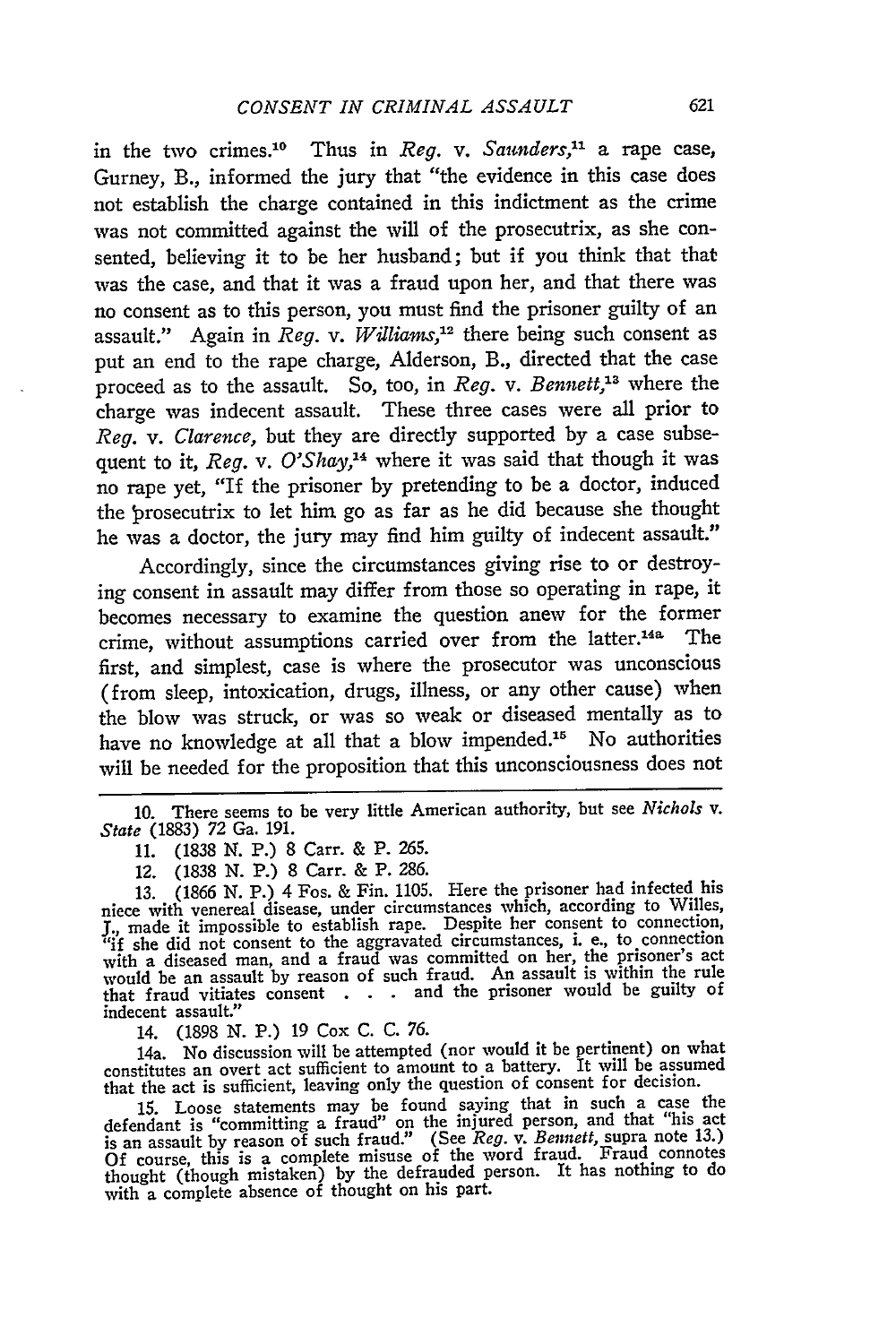signify the prosecutor's consent to any blow, whose fall he does not attempt to prevent simply because of his unconsciousness.<sup>16</sup><br>Where the prosecutor is not totally unconscious of the impend-

ing blow, but, on the contrary, is aware that a force is about to be applied to his body, he may nevertheless be lacking in intelligent understanding either of the nature of this force and its immediate effect upon him, or of the consequences directly or indirectly destined to result from it. In the first case he does not correctly appreciate the events then occurring about him-it is not the future situation which these events are to produce that is distorted in his mind, it is the then present one. In the other case his misconception relates to just such later results flowing out of the present situation, and he may correctly appreciate the present situation, except in so far as his error regarding the future can be called a then-present error.<sup>17</sup>

The most obvious situation is where the prosecutor expected a light application of force, for instance, where he believes he sees a small bamboo cane and agrees to take a blow from it, but where the force is instead a severe one, the cane being in reality made of steel in imitation of bamboo. Whether we shall say that he never consented to be struck by a steel rod, or shall put it that he did consent to be struck by that rod, but was in error regarding the true nature of the rod, is a choice of words hardly enlightening to a jury and merely obscures the element of true importance, viz., that the defendant has not overcome the prima facie wrongfulness of his conduct by showing an intelligently assenting recipient of his blow. Whether there never was consent at all to this act, or whether there was consent to the act due to mistake, is only a question of the breadth of meaning given to the word 'act,' and cannot be settled on a priori grounds based simply on reasoning from the word 'consent.' Closely connected with the example just used is the case where defendant is given a full and intelligent permission to apply

17. Whether on closer examination a real difference will be found be-<br>tween these various groups, or whether they will be found to merge by<br>imperceptible degrees, will be left uncertain for the moment. There is, how-<br> $\frac{1$ ever, some convenience in grouping the cases in this manner for the purpose of discussion, and in taking them up in succession.

<sup>16.</sup> An exception to the foregoing must be made in favor of the surgeon<br>who is forced to make an emergency operation on an unconscious patient. It<br>might be argued that there is a reasonable inference of 'implied' consent h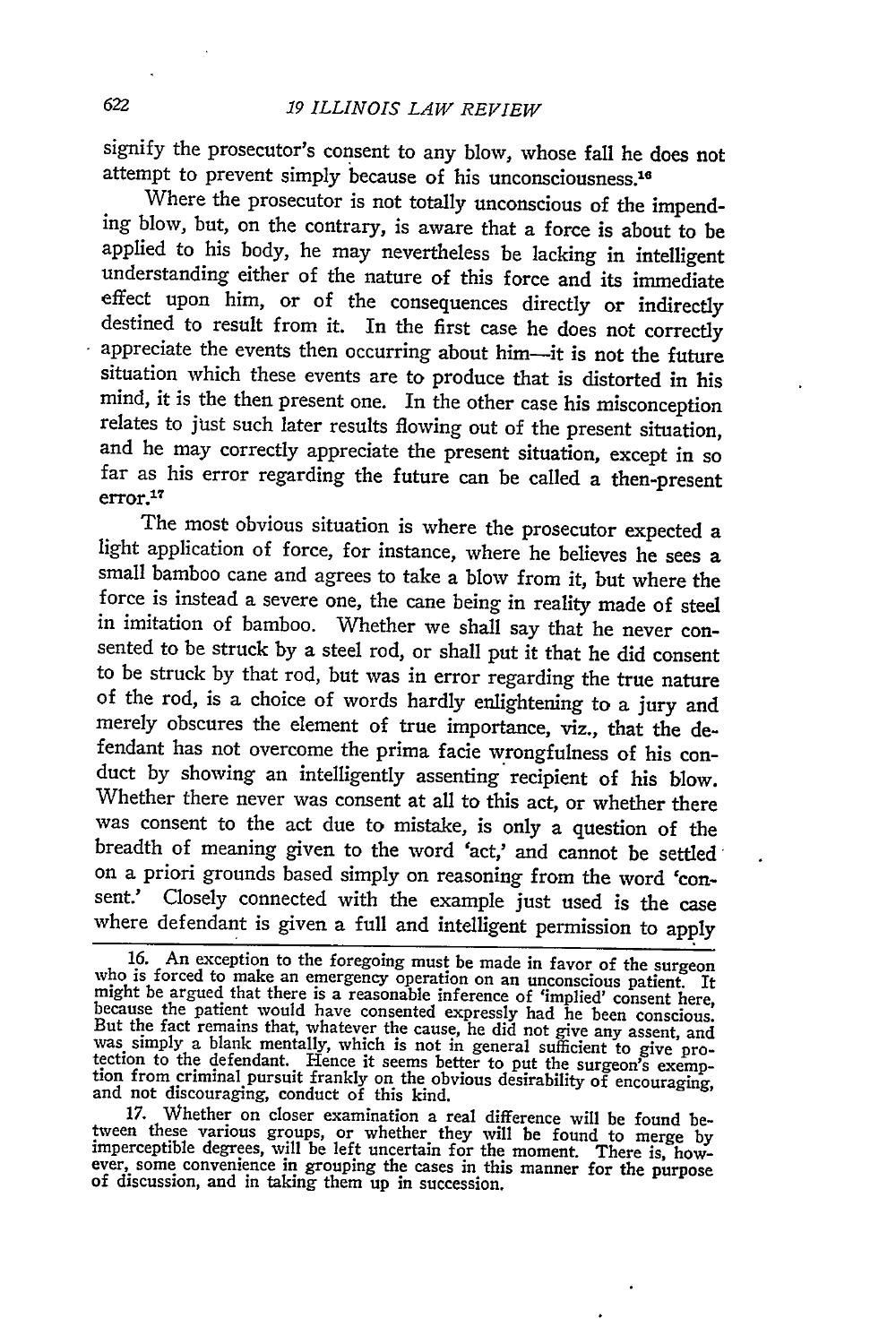one kind of force, and under cover of this and without informing the victim he adds another force to the one assented to. There is no understanding of the new force, and hence no approval of it. The leading case is *Commonwealth v. Stratton,"* where the defendant was shown to have placed a quantity of harmful powder on some figs, which he then offered to the prosecutrix. Not knowing of the powder, she ate the figs, and became seriously ill. The court did not attempt to decide whether she should be said to have assented only to a wholesome **fig,** or whether she assented to that specific object, although solely under the erroneous idea that it was nothing more than a wholesome **fig.** In the one view there would be no consent, in the other an invalid one, being based on a mistake. In neither is there the necessary intelligent assent.19 Exactly the same reasoning applies where the defendant, while suffering from a venereal disease, has sexual intercourse with the prosecutrix **by** her permission (but without her knowing of the disease), and so infects her. She has assented to the exercise of certain physical forces, viz., those forming a part of the sexual act. If she is ignorant of the diseased condition of the defendant, she has not assented to the

**18. (1873)** 114 Mass. **303.** In accord on same facts, *State v. Monroe* **(1897)** 121 **N. C. 677, 28 S. E.** 547.

19. This is the view which at the start also prevailed in England. The first authority available is *Rex v. Treeve* (1796 Cr. Cas. Res.) 2 East P. **C. 821.** The defendant was indicted for that he "maliciously did provide **. . .** bread to be eaten as food by French prisoners of war," such bread "being<br>made of and containing dirt, filth, and other ingredients not fit to be eaten." may be noticed that the offense was not denominated<br>an assault in so many words and indeed seems rather to have been looked at,<br>an assault in so many words and indeed seems rather than the hing. and assume in so many worst area of from the special circumstances, as an offense against the king. Almost<br>identical charges were made in Rex v. Dixon (1814 K. B.) 3 Maule & Sel. 11,<br>though this time the victims were the i Euro (1838 Cent. Crim. Ct.) 8 Carr. & P. 660, however, a common-law<br>assault was specifically charged. The facts were to all intents and purposes<br>as in *Commonwealth* v. Stratton, the defendant having placed a drug in the prosecutrix's coffee. His counsel evidently considered the consent argument<br>hopeless, and contented himself with a vain attempt to show that an infliction<br>hopeless, and contented himself with a vain attempt to show that an assault charge on, a concentration for the prisoner was held guilty.<br>Charged to the opposite effect, however, and the prisoner was held guilty.<br>This apparently common sense result was first attacked in *Reg. v. Dilworth*<br>( for by the case before the decision on the exact lines of Coltman's<br>dictum came two years later, in Reg. v. Walkden (1845 N. P.) 1 Cox C. C.<br>282, but again no reason for rejecting Button's case was given, Parke, B. zez, but again no reason for rejeems because Apparently, however, this<br>merely saying that it "could not be supported." Apparently, however, this merely saying mat it common whether the giving of poison was the<br>requisite overt act, not on the issue of the presence or absence of consent.<br>Finally such an act was held, without opinion, to be no assault at common<br>Finall Finally such an act was ficto, N. P.) 4 Cox C. C. 138. The overruling of<br>law in *Reg. v. Hanson* (1849 N. P.) 4 Cox C. C. 138. The overruling of *Reg. v. Button* is criticized in *Commonwealth v. Stratton* (p. 306).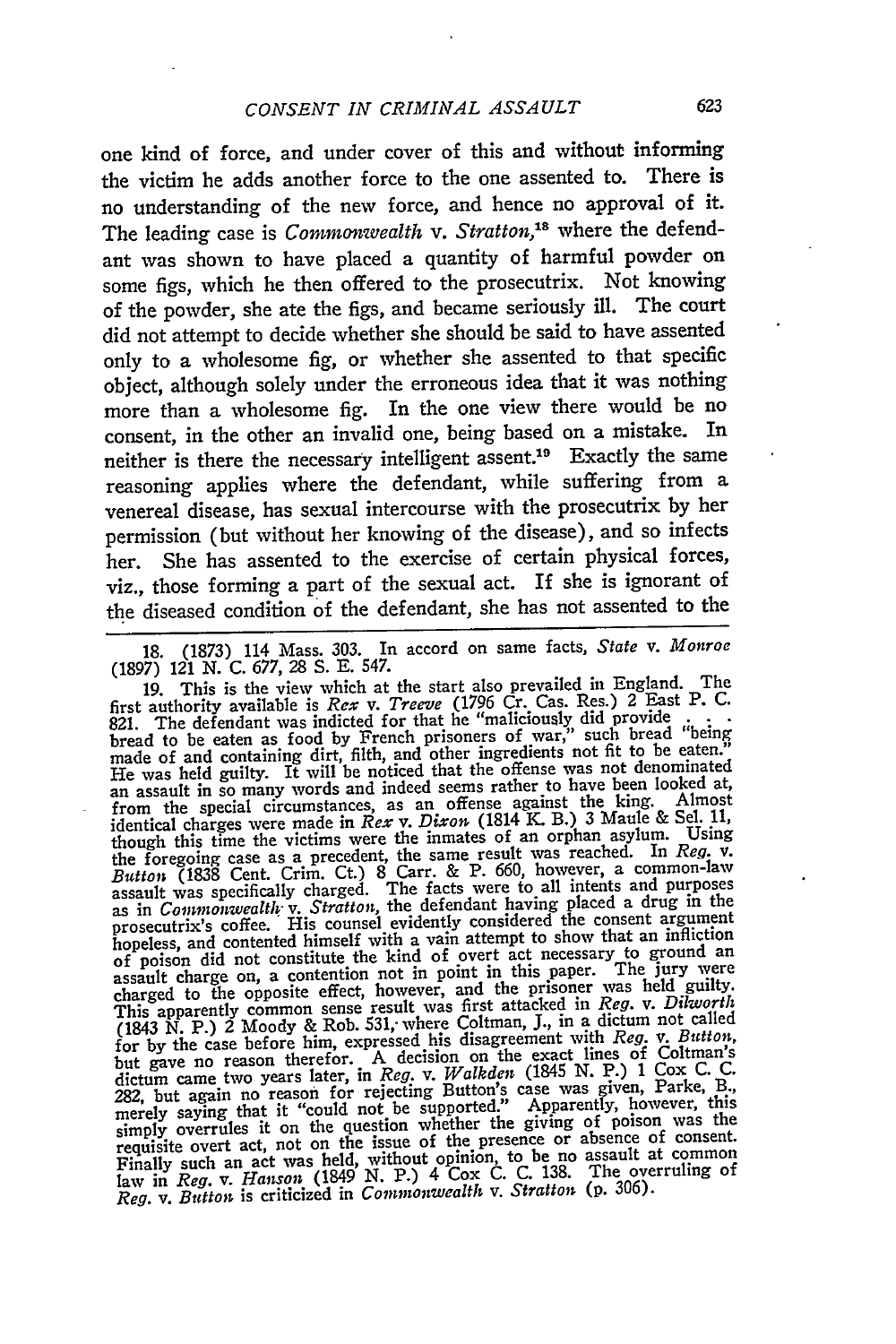other and wholly distinct forces thereby exerted on her. With regard to them her mind is a blank, a state of affairs completely constructive of the defendant's excuse of consent.20 Most of the cases dealing with the point have been civil suits in which the injured woman sought to recover damages, $21$  criminal prosecutions being comparatively rare. Apparently it has not yet been passed on by the highest court of any American state,<sup>22</sup> although three cases have dealt with it in England. The first was *Reg. v. Bennett*,<sup>23</sup> where Willes, J., instructed the jury that if the facts as charged were made out an assault would be shown. This instruction was approved and followed in *Reg. v. Sinclair.24* But in *Reg. v. Clar*ence,<sup>25</sup> these cases were overruled and the contrary result reached. The majority of the court was obviously led astray by the erroneous notion that they were bound by a line of rape cases. As was more justly appreciated by Hawkins, J.,<sup>26</sup> the charge has nothing to do

21. The leading case is *Hegarty v. Shine* (1878 Ir. C. A.) 14 Cox C. C.

145.<br>
22. A well-considered nisi prius case from Delaware 1974. Consider the views expressed in the test: State v. Lankford (1917) 29 Del. 594, 102<br>
Atl. 63. See also State v. Marcks (1897) 140 Mo. 656, 43 S. W. 1095, a c

23. Supra note 13.

24. (1867 N. P.) 13 Cox C. C. 28.

**25.** L. R. *22 Q.* B. Div. **23.** This case has already been commented on at length.

*26.* L. R. *22 Q.* B. Div. at p. 52.

<sup>20.</sup> The majority of the court in *Reg.* v. *Clarence* (infra note 25) are groundlessly troubled with the fear that a holding as urged in this article would necessarily render a man criminally responsible even when the wom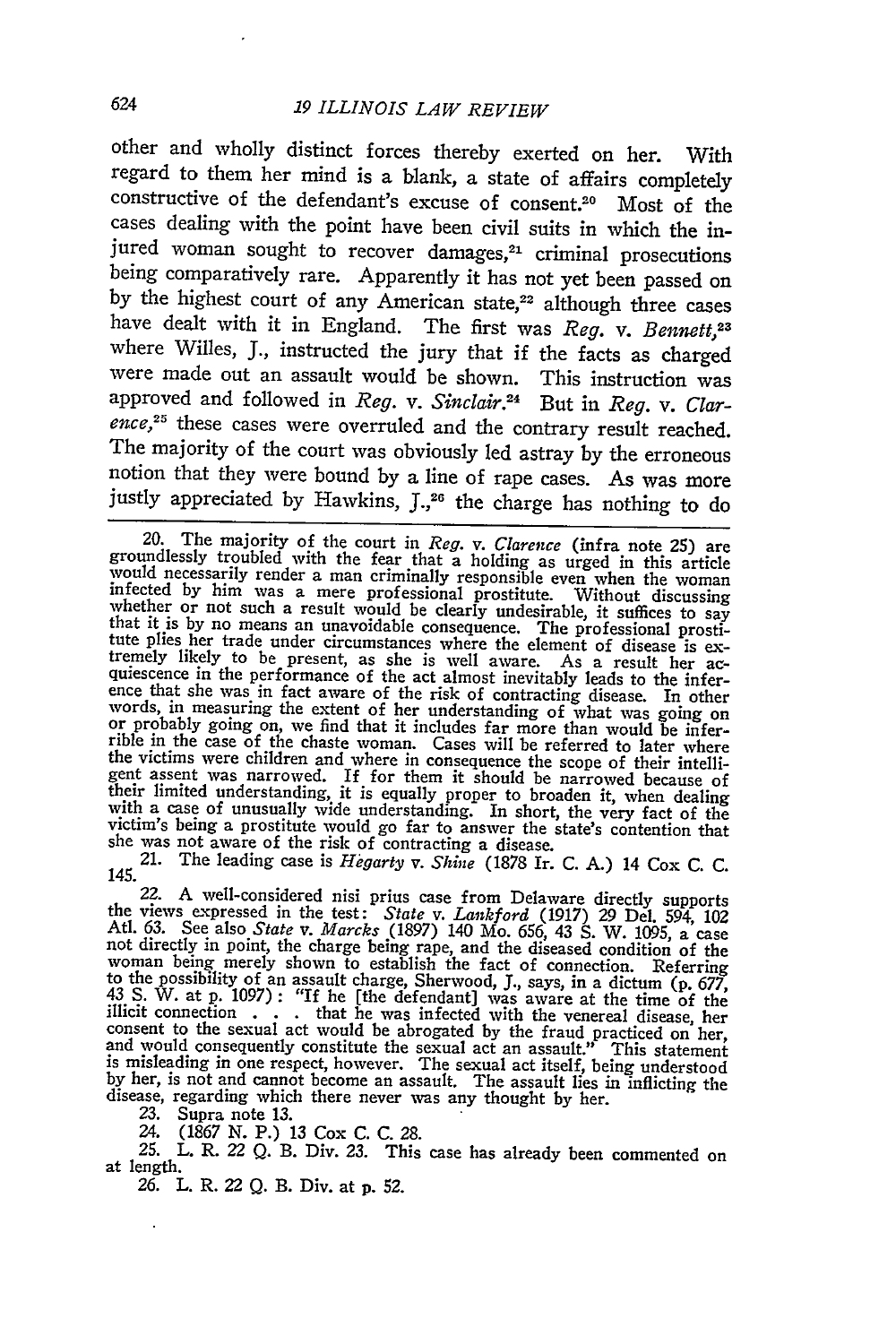with the sexual act as such. It is a mere coincidence of no importance whatsoever that the poison inflicted was transmitted in the doing of such an act. For the present purpose the identical problem would be raised had the poison been transmitted, let us say, by infecting one's glove with lockjaw and then shaking hands with **a** person who had an open wound in his hand. Yet it is almost an irresistible inference that in the assumed case some, at least, of the majority judges would have gone over to the dissent. While *Reg. v. Clarence* doubtless represents the present state of the law in England, it is submitted that the view of the earlier English cases and of what American authority there is, is the better reasoned.<sup>27</sup>

A slightly more difficult situation arises where the prosecutor is not put in contact with any additional or greater force than the one contemplated by him, but where there is (unknown to him) a substitution of force A, which he has knowledge of, by force B, which he does not know about, the two being alike in their effect on his body. An instance of this appears in *Reg. v. Case,28* where the defendant, according to the interpretation put on the facts by the court, took indecent liberties with the person of the prosecutrix after persuading her that he was treating her surgically with medical instruments. Apparently she expected his instruments to manipulate her in just the manner in which his hands did.29 It would seem that the line might well have been drawn here, on the ground that she did know the full amount of force that was to be applied on her, and that the means by which it was applied, the purpose of the doer, and the consequences to her were all merely collateral. In other words, just as in rape the central fact which must be known is the sexual act, so here it is the amount of the force being brought to bear. It was, however, ruled otherwise, it being said that "what she consented to was something wholly different from what was done, and, therefore, what was done, was done without her consent." In support of the case it can of course be urged, and perhaps rightly, that it was only a coincidence that the two forces were equal, and that there was no consent to any other act than medical treatment, even though the thing done happened to be the same in its effect on her. Next in order is the question, will her knowledge still be insufficient even if she correctly understands the nature of the force and the manner of its application, but is in error regarding the per-

<sup>27.</sup> This is also Bishop's opinion. See *Bishop* "Criminal Law" (9th ed. 1923) II sec. *72 b* (2).

<sup>28. (1850</sup> Crim. App.) 4 Cox C. C. 220.

**<sup>29.</sup>** A parallel case is *Nichols v. State,* supra note **10,** if we accept the woman's evidence as true.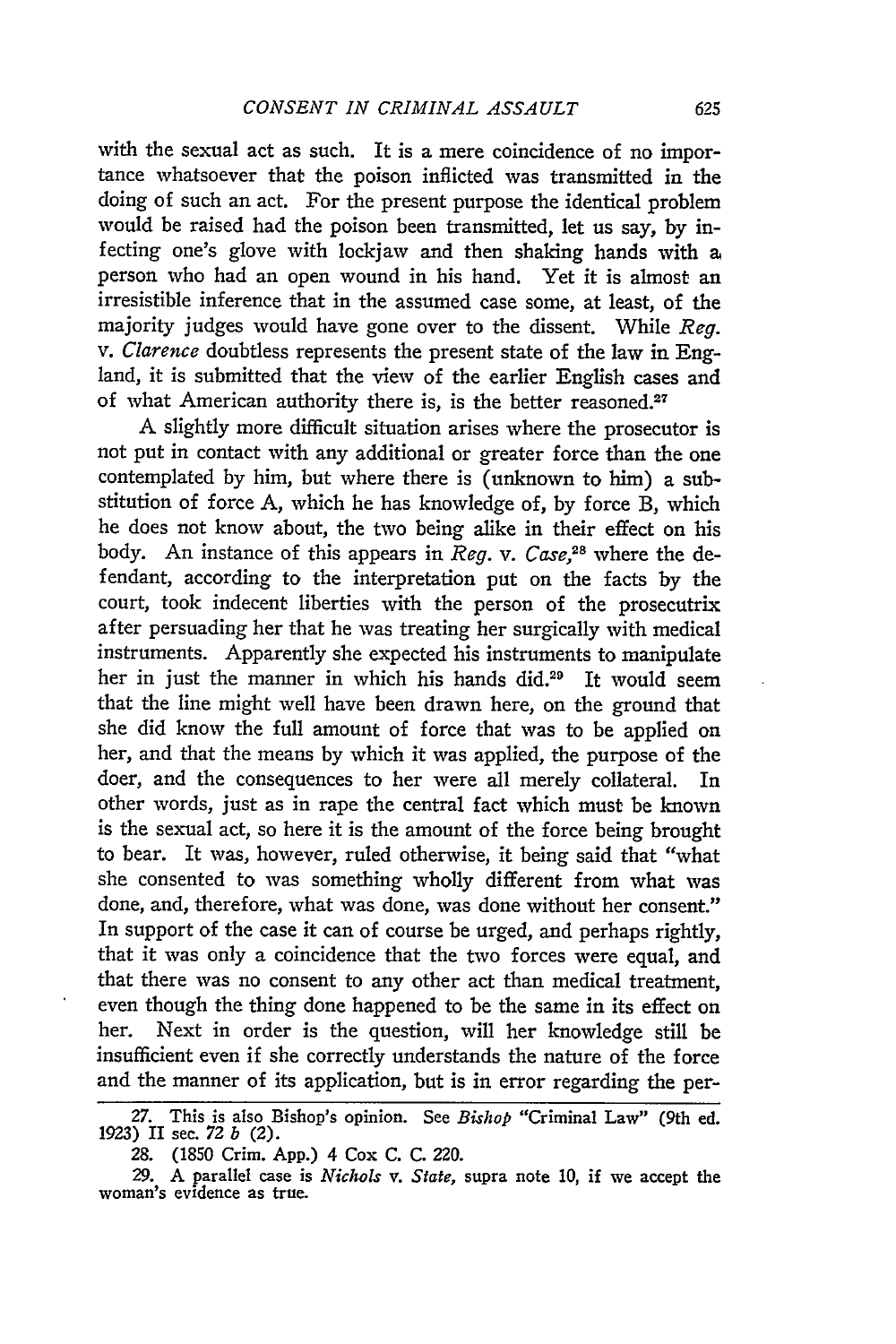sonal identity of the doer? Even here it has been twice held that the act thereby remains an assault.<sup>80</sup> In both instances, however, the facts showed her assent to sexual connection because of her belief that the doer was her husband, hence the matter of his identity was obviously of unusual importance. Certainly it would not be safe to infer from them that in general error as to the actor is enough to "vitiate consent."

So far discussion has been limited to cases of ignorance as to the then existing circumstances and happenings. But the victim may be uninformed or incorrectly informed regarding the consequences which will at a future time occur to him as a result of the act in question, or regarding the purpose with which the defendant does the act.<sup>31</sup> In both of these situations there is authority that the defense is ineffective.

The only direct adjudications dealing with error as to consequences are respectively an English and a Wisconsin case, *Rex. v. Rosinski*<sup>32</sup> and *Bartell v. State*,<sup>33</sup> the facts being practically the same in both. The defendant, a quack healer, persuaded the prosecutrix that certain indecent conduct was necessary as a means toward curing her ailment. Knowing what he was doing but deceived **by** him as to its effects, she raised no objection to his conduct. In both it was held to be an assault, though with almost no discussion on this point **by** the court. Ignorance or error, not as to consequences, but as to the purpose actuating the defendant, has come before the courts slightly more frequently. Thus in *Reg. v. Lock34* the defendant had committed indecent acts on two very young boys, who had no conception **of** the meaning of his conduct or his reason for doing so. The judges in a series of brief but forceful opinions point out the difference between a bare submission induced **by** ignorance on the one hand and, on the other, consent, **by** which it is plain from the context that they mean an understanding acquiescence. While they refer to the boys' ignorance of the *nature* of the act, they actually have in mind their ignorance of the prisoner's evil *purpose,* as there is no evidence that more, different, acts occurred here than they knew of. Error regarding the purpose of the de-

- 32. (1824, Cr. Cas. Res.) 1 Moody 19.
- **33.** (1900) 106 Wis. 342, 82 N. W. 142.
- 34. (1872 Crim. App.) 12 Cox C. C. 244.

**<sup>30.</sup>** *Reg. v. Samnders* **(11838 N.** P.) 8 Carr. & P. *265,* and *Reg. v. Williouns* (1838 **N.** P.) 8 **Carr.** & P. 286.

<sup>31.</sup> Purpose is used as synonymous with motive, as the latter is defined by Professor *Walter Wheeler Cook* in "Act, Intention and Motive" (1917) Yale Law Journal XXVI 645. 661.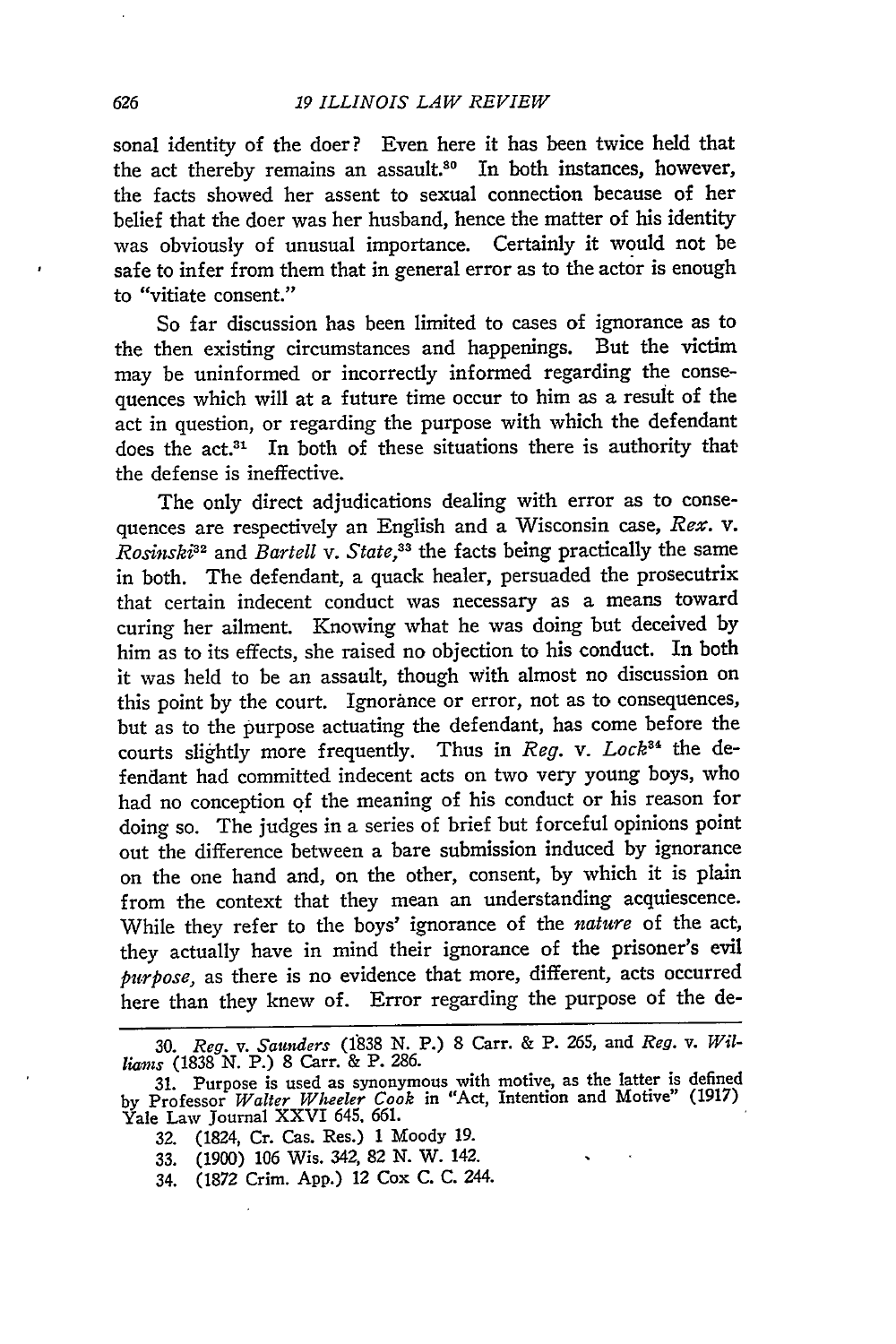fendant was involved in *State v. Nash,35* where according to the state's version the prosecutrix believed that the prisoner's actions were done with a purpose of medical diagnosis. It is apparent that had this version of the facts been accepted it would have been held an assault.<sup>36</sup> In thus making the criminality hinge on the proper or improper purpose or motive of the defendant these courts are not without supporting authority.<sup>37</sup> None the less, it would seem a dangerous doctrine, and certainly a difficult one to limit. Indeed, when once it has been held that fraud or ignorance will still operate to destroy consent even when the force to be applied to the prosecutor is known and is not exceeded, and the fraud of ignorance extends only to collateral circumstances, it inevitably becomes difficult or impossible to fix on any subsequent logical stopping place. Perhaps it is significant, however, that in all these cases involving misconception of collateral circumstances, the prosecutor was innocent, in the sense either of not knowing of the defendant's evil purpose or of believing in facts which had they been true would have made the conduct of both parties morally and legally proper. Thus they. do not necessarily stand for the proposition that fraud as to consequences or result will always vitiate consent. It is apparently only when the fraud operates against an innocent and guiltless person that the law regards it as serious enough to overthrow the de facto consent. If the fraud is practiced on one who is thereby necessarily shown to be morally at fault himself, probably the resulting defect in consent will not injure the defendant.<sup>38</sup> No cases can be found so limiting it, but it is submitted that this is the farthest extent to which we can push the cases.

To sum up, it would appear to be a fair statement that the law here is not directly interested in actual consent. It concerns itself rather with an inquiry into the state of knowledge of the victim, and judges the defendant atcordingly. If the knowledge is insuffi-

38. This limitation will meet the difficulty often raised by counsel, arguendo, that we must now hold it an assault if a man secures a woman's consent to intercourse on the promise that he will give her a large sum of money, but not meaning to keep the promise. Not at all. The facts, even if true, would show a prosecutrix not morally blameless, but quite the contrary, and so not within the cases just discussed.

*<sup>35.</sup>* (1891) *109 N.* C. 824, 13 S. E. 874.

<sup>36.</sup> The same may be said as to *Nichols v. State,* supra note 10, accord-

ing to the facts as put in paragraph one of the headnote opinion. 37. Space will not permit any discussion hereof. For a direct holding that a wrongful motive may render an act otherwise innocent a guilty one, see *Young v. Conwwnwealth* (1907) 126 Ky. 474, 104 S. W. 266. There is also a brief but forceful discussion by Professor Cook in his article cited, supra note 31, at p. 661, together with a reference to a number of cases. To these should be added *State v. Beck* (1833 S. C. Law) 1 Hill 363 (dictum only).